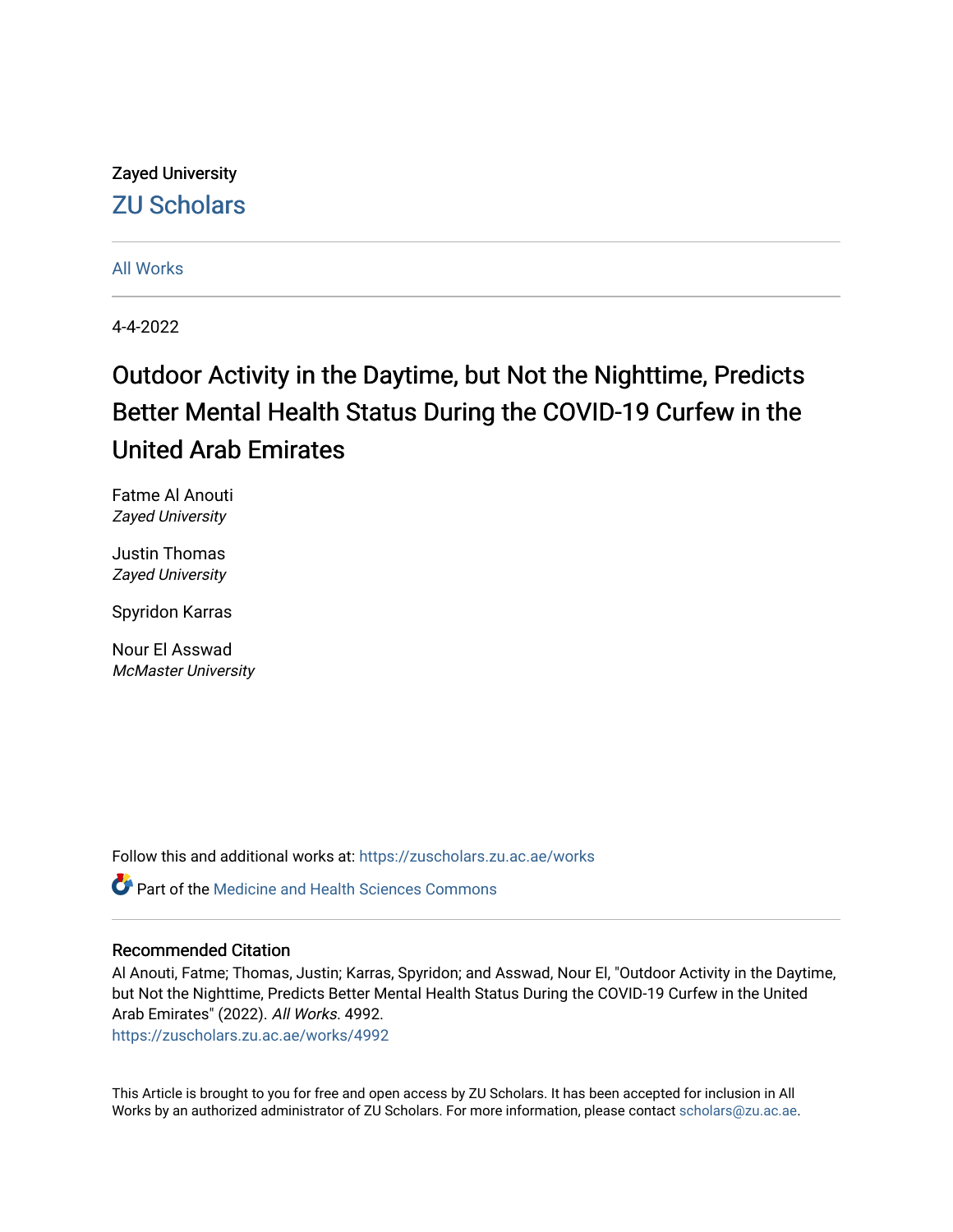

# Outdoor Activity in the Daytime, but Not the Nighttime, Predicts Better Mental Health Status During the [COVID-19 Curfew in the United Arab](https://www.frontiersin.org/articles/10.3389/fpubh.2022.829362/full) Emirates

#### Fatme Al Anouti  $^\mathrm{1*+}$ , Justin Thomas $^{2\dagger}$ , Spyridon Karras $^3$  and Nour El Asswad $^4$

*<sup>1</sup> Department of Health Sciences, College of Natural and Health Sciences, Zayed University, Abu Dhabi, United Arab Emirates, <sup>2</sup> Department of Psychology, College of Natural and Health Sciences, Zayed University, Abu Dhabi, United Arab Emirates, <sup>3</sup> Division of Endocrinology and Metabolism, First Department of Internal Medicine, Medical School, Aristotle University of Thessaloniki, AHEPA University Hospital, Thessaloniki, Greece, <sup>4</sup> School of Global Health, McMaster University, Hamilton, ON, Canada*

#### **OPEN ACCESS**

#### Edited by:

*Mohammed A. Mamun, CHINTA Research Bangladesh, Bangladesh*

#### Reviewed by:

*Amjad Hasan Jarrar, United Arab Emirates University, United Arab Emirates May Nassar, Ain Shams University, Egypt*

#### \*Correspondence:

*Fatme Al Anouti [fatme.AlAnouti@zu.ac.ae](mailto:fatme.AlAnouti@zu.ac.ae)*

*†These authors have contributed equally to this work*

#### Specialty section:

*This article was submitted to Public Mental Health, a section of the journal Frontiers in Public Health*

Received: *05 December 2021* Accepted: *23 February 2022* Published: *04 April 2022*

#### Citation:

*Al Anouti F, Thomas J, Karras S and El Asswad N (2022) Outdoor Activity in the Daytime, but Not the Nighttime, Predicts Better Mental Health Status During the COVID-19 Curfew in the United Arab Emirates. Front. Public Health 10:829362. doi: [10.3389/fpubh.2022.829362](https://doi.org/10.3389/fpubh.2022.829362)*

**Background:** The COVID-19 pandemic and the associated infection prevention and control measures had a negative impact on the mental health of many people. In the United Arab Emirates (UAE), infection control measures implemented after March 24th, 2020, placed necessary restrictions on people's freedom of movement.

Aim: This study aimed to assess the association between levels of daytime vs. nighttime outdoor activity and mental health among a sample of UAE residents during the lockdown period.

**Method:** An opportunity sample of 245 participants completed an online survey assessing levels of depression, somatic symptoms, daytime and nighttime activity levels.

Results: Multivariate logistic regression revealed that daytime activity, but not nighttime activity, was associated with a lower risk of clinically significant depressive and somatic symptomatology.

**Conclusion:** The association of better mental health with daytime not nighttime outdoor activity could be possibly attributed to vitamin D, but further studies are needed to confirm this speculation.

Keywords: COVID-19, depressive symptoms, somatization, vitamin D, United Arab Emirates

# INTRODUCTION

The COVID-19 pandemic disrupted many aspects of routine life, adversely impacting physical and mental health, social activity, and economic status [\(1\)](#page-8-0). Once the World Health Organization declared the disease a global pandemic in March 2020, many countries began implementing stringent infection prevention and control measures. Attempting to curtail the transmission of the virus and to prevent deaths and the catastrophic over-burdening of their healthcare systems, several governments including that of the United Arab Emirates (UAE) UAE, placed restriction on freedom of movement via the implementation of population-wide curfews and lockdowns [\(2,](#page-8-1) [3\)](#page-8-2).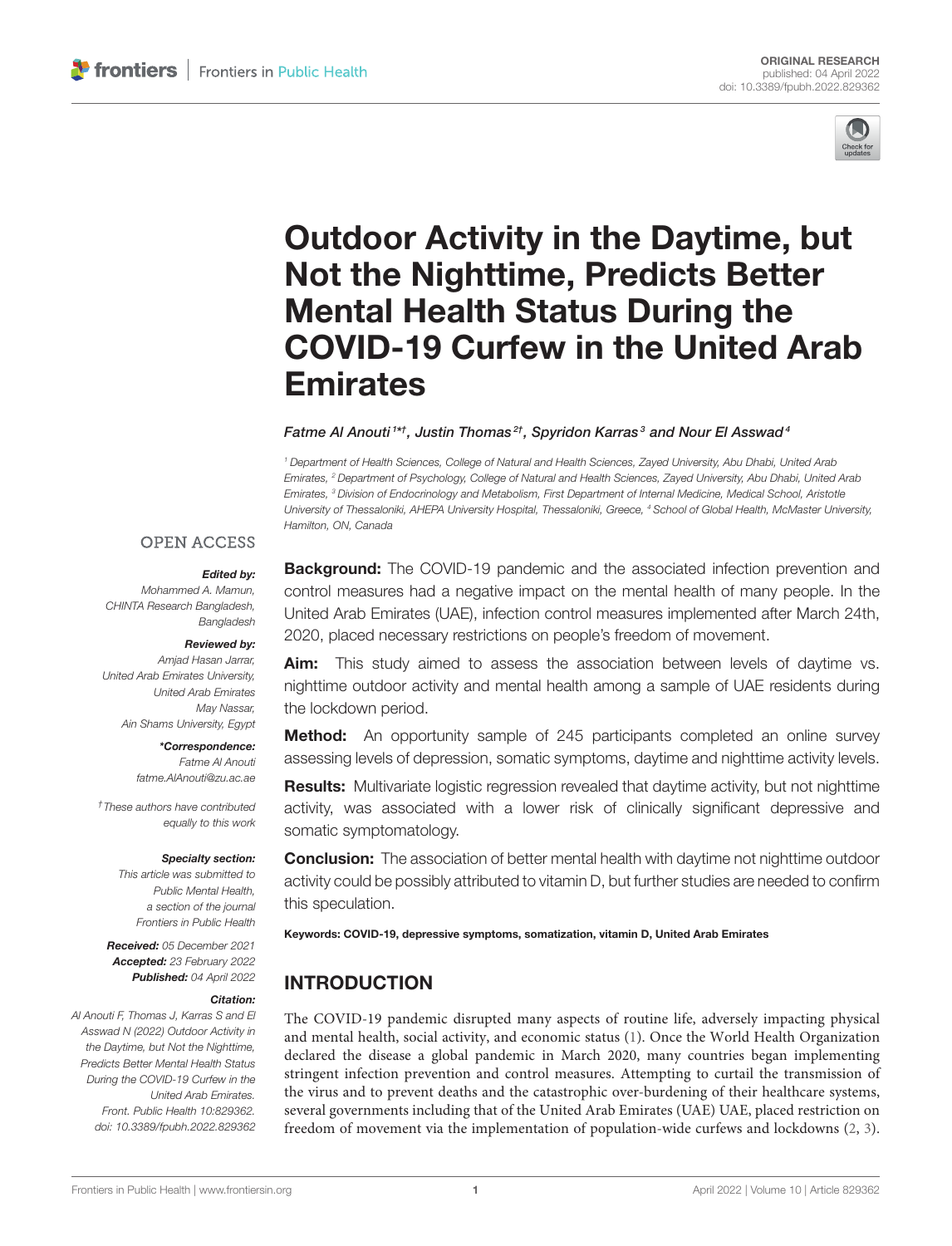The UAE enforced mandatory masking, social distancing and quarantine, suspended air travel, and closed all educational and public entities, except for vital services such as supermarkets, pharmacies, and healthcare facilities. Additionally, the UAE implemented a nation-wide 8 pm to 6 am curfew, requiring people to remain in their homes or face significant financial penalties.

The pandemic and the above-mentioned infection prevention and control measures have adversely affected mental health [\(4\)](#page-8-3). At the most basic level, the grief related to COVID-19 deaths, and the fear of infection are highly likely to lead to an elevated risk of developing an associated mental health problem. In addition to the direct fear of the virus, the essential limitations on the freedom-of-movement, including social/physical distancing and quarantine, can also have undesirable impacts on psychological wellbeing [\(4\)](#page-8-3).

Recent research across different countries worldwide and in the UAE have reportednegative changes in diet during the lockdown including consuming more calories, eating more snacks and less of fresh fruits and vegetables, and hence gaining weight [\(5–](#page-8-4)[7\)](#page-8-5). In addition, physical activity levels; which were already low in the UAE before COVID-19; have been reduced and negatively impacted by quarantine [\(8\)](#page-8-6). COVID-19 had also increased the level of anxiety and depressive mental health symptoms drastically and unfavorably affected people's sleeping patterns along with dietary habits and physical activity levels [\(4,](#page-8-3) [9\)](#page-8-7).

Several researchers have recently highlighted that the immune system could be supported by important micronutrients which could lower the risk of COVID-19 infection [\(10\)](#page-8-8). Among those, vitamin D is the most attractive for research. An adequate intake of vitamins is crucial to fight against infections and inflammations, especially during COVID-19 pandemic. One important vitamin is vitamin D, which is well known to boost the immune system and to modulate the body's response to infections [\(11\)](#page-8-9). Therefore, in such critical times a healthy balanced lifestyle containing vitamins and minerals is essential to overcome Covid19 and strengthen immunity. When infected by COVID-19 virus, the body increases the release of proinflammatory cytokines and C-reactive protein [\(12,](#page-8-10) [13\)](#page-8-11). Vitamin D reduces the severity of the COVID-19 infection by minimizing the cytokine storm caused by the innate system. Based on the most recent evidence, vitamin D supplementation can reduce risk and severity of respiratory infections [\(14\)](#page-8-12). Casual sun exposure by individuals could secure adequate vitamin D levels [\(15,](#page-8-13) [16\)](#page-8-14). There is sufficient evidence during the COVID-19 pandemic to support recommending vitamin D given that many people are spending more time indoors and may not get the sufficient amount of vitamin D they need for optimal bone and overall health [\(17\)](#page-8-15).

In this study, we aimed to examine the relationship between outdoor physical activity levels (daytime vs. nighttime) and mental health during COVID-19 lockdown among an opportunity sample of citizens and residents of the UAE. Our research could contribute important findings about mental health in the UAE and guide future intervention studies given the high prevalence of depression in the gulf region [\(18\)](#page-8-16).

# **METHODS**

## Study Design

This cross-sectional study utilized an online survey to assess mental health (depressive and somatic symptomatology) in a community sample of adults  $(N = 245)$  in the UAE between April 8th and April 18th, 2020. Respondents completed standardized assessments for symptom measures of depression and somatization, along with psychosocial and demographic variables including daytime and nighttime physical activity levels that might potentially influence such symptoms. Moreover, data about the use of vitamin D supplements during the Curfew was recorded. Bivariate and multivariate associations were calculated for the main study variables.

## Recruitment of Participants and Procedure

A-priori sample size estimates for regression analysis [\(19\)](#page-8-17) with a medium effect size suggested a sample of size of 103. The final sample of participants ( $N = 245$ ) were an opportunity sample recruited through the social media and email networks of UAE's National Program for Happiness and Wellbeing. For inclusion, participants were required to be adult (at least 18 years old) residents/citizens of the UAE residing in the country during April 2020. Participants who did not complete the battery fully  $(n = 8)$  were excluded. The final sample included both genders (199 females and 46 males) and broadly reflected the multiethnic and international nature of the UAE population. Ages ranged from 18 to 73 with a mean age of  $33.47 \pm 12.88$ . All participants undertook a survey that involved questions related to mental health status assessment (depression and somatization), demographics and psychosocial variables.

The survey was a self-report survey [rarely vs. frequently (yes/no), do you do this?]. All demographic and COVID-related measures were available in the two main languages commonly used in the UAE, namely Arabic and English. The developed survey was part of a larger ongoing national survey exploring the impact of COVID-19 in the UAE. Ethical clearance was obtained from Zayed University Research Ethics Committee (R201213) and from the Ministry of Health and Prevention's Research Ethics Committee (MOHAP/DXB-REC/ MMM/No. 49/2020). Data collection took place online and all participants consented prior to answering the survey.

## Psychosocial and Demographic Variables

The COVID-related items were adapted from Shevlin et al. [\(20\)](#page-8-18). Moreover, some items related to outdoor activity were adapted from the previously validated Sun Avoidance Inventory which was an indicator of vitamin D lifestyle related factors among the UAE population [\(21–](#page-8-19)[23\)](#page-8-20). The questions were related to being on outdoor balcony, in a garden or yard, on a roof or terrace, walking or exercising outdoors. All items were duplicated for both daytime and nighttime sections.

# The Patient Health Questionnaire-8 (PHQ-8)

The PHQ-8 [\(24\)](#page-8-21) is a commonly utilized standardized tool for assessing the prevalence and severity of depressive symptoms.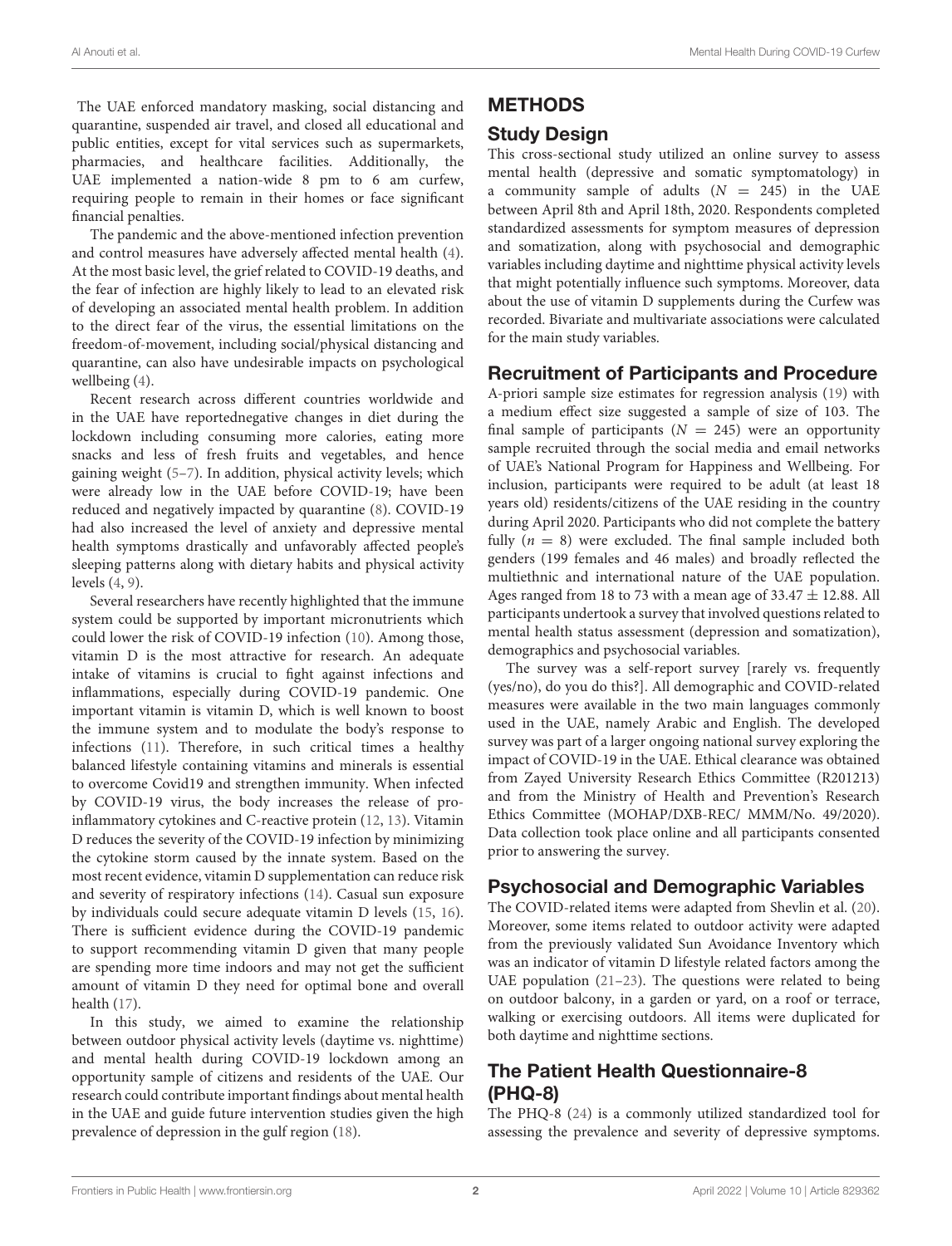<span id="page-3-0"></span>**TABLE 1** | Means and standard deviations for endorsement of outdoor activities.

| <b>Outdoor activities</b>          |      | <b>Daytime</b> | Nighttime |      |
|------------------------------------|------|----------------|-----------|------|
|                                    | м    | <b>SD</b>      | м         | SD   |
| Being on an outdoor balcony        | 0.93 | 1.15           | 0.84      | 1.12 |
| Being in a garden or yard          | 0.99 | 1.17           | 0.78      | 1.09 |
| Walking outdoors                   | 1.00 | 1.15           | 0.89      | 1.09 |
| Being on a roof or outdoor terrace | 0.49 | 0.92           | 0.54      | 0.99 |
| Outdoor exercise                   | 0.56 | 0.98           | 0.49      | 0.94 |

\**SD, Standard Deviation.*

<span id="page-3-1"></span>TABLE 2 | Means and standard deviations for psychopathology symptom measures.

|                          | м    | <b>SD</b> | % Above the cut-off |
|--------------------------|------|-----------|---------------------|
| Depression               | 9.93 | 7.30      | 47.95               |
| Somatization             | 7.56 | 5.77      | 34.31               |
| *SD. Standard Deviation. |      |           |                     |

<span id="page-3-2"></span>TABLE 3 | Correlations for all the main variables of the study.

|              | <b>Depression</b> | VTD suppl. | Day activity | Nigh activity |
|--------------|-------------------|------------|--------------|---------------|
| Somatization | $0.659***$        | $-0.043$   | $-0.195***$  | $-0.088$      |
| Depression   |                   | $-0.078$   | $-0.189**$   | $-0.109$      |
| VTD suppl.   |                   |            | 0.016        | 0.100         |
| Day activity |                   |            |              | $0.646***$    |
|              |                   |            |              |               |

\**p* < *0.05,* \*\**p* < *0.01,* \*\*\**p* < *0.001.*

The psychometric properties of the PHQ-8 scores had been widely supported and it consists of eight questions that examine the frequency of depressive symptoms over past 2 weeks. Responses can range from 0 to 3 ( $0 =$  not at all,  $1 =$  several days,  $2 =$  more than half the days,  $3 =$  nearly every day). Total added scores range from 0 to 24 with scores below 5 indicating absence of considerable depressive symptoms. The presence of moderate depression (clinically significant depressive symptoms) was noted when the cut-off score of  $\geq$  10 was exceeded up to 14 as scores of 15 and above indicated severe levels of depression. The reliability of the scale among the current sample was excellent  $(\alpha = 0.915).$ 

## The Patient Health Questionnaire-15 (PHQ-15)

We used the PHQ15 to assess somatic symptoms [\(25\)](#page-8-22). The inclusion of this measure follows the finding that psychological symptoms are often somatized, some individuals are more likely to experience or report distress in somatic terms (vague aches and pains, insomnia, headaches etc.,) rather than the psychological ones [\(26\)](#page-8-23). Previous research suggests that among Arab populations depression is very frequently described in terms <span id="page-3-3"></span>TABLE 4 | Bivariate and multivariate logistic regression predicting depressive symptoms.

|                       |     | Score above<br>PHQ8 cut-off | <b>Odds ratio</b>              | <b>Adjusted odds</b><br>ratio  |
|-----------------------|-----|-----------------------------|--------------------------------|--------------------------------|
|                       | N   | N(%                         |                                |                                |
| Age below 30          |     |                             |                                |                                |
| <b>No</b>             | 125 | 39 (31.2%)                  |                                |                                |
| Yes                   | 120 | 81 (67.5%)                  | 4.587<br>$(2.673 - 7.812)***$  | 4.032<br>$(2.309 - 7.042)$ *** |
| Gender                |     |                             |                                |                                |
| Male                  | 46  | 12 (26.0%)                  |                                |                                |
| Female                | 199 | 108 (54.2%)                 | 3.363<br>$(1.645 - 6.872)$ *** | 2.531<br>$(1.167 - 5.491)$ **  |
| <b>UAE</b> citizen    |     |                             |                                |                                |
| <b>No</b>             | 91  | 32 (35.1%)                  |                                |                                |
| Yes                   | 154 | 88 (57.1%)                  | 2.458<br>$(1.439 - 4.201)$ *** | 0.937<br>$(0.463 - 1.896)$     |
| Day active            |     |                             |                                |                                |
| Yes                   | 70  | 23 (22.8%)                  |                                |                                |
| <b>No</b>             | 175 | 97 (55.4%)                  | 2.541<br>$(1.421 - 4.543)$ **  | 2.458<br>$(1.308 - 4.619)$ **  |
| <b>Night active</b>   |     |                             |                                |                                |
| Yes                   | 64  | 27 (42.1%)                  |                                |                                |
| <b>No</b>             | 181 | 93 (51.3%)                  | 1.448<br>$(0.815 - 2.575)$     |                                |
| <b>VTD supplement</b> |     |                             |                                |                                |
| <b>No</b>             | 141 | 74 (44.2%)                  |                                |                                |
| Yes                   | 104 | 46 (52.4%)                  | 1.393<br>$(0.837 - 2.317)$     |                                |

\**p* < *0.05,* \*\**p* < *0.01,* \*\*\**p* < *0.001.*

of psychosomatic symptoms [\(27\)](#page-8-24). The PHQ-15 is a 15-item selfreport measure, asking respondents about the degree of distress in relation to physical health problems (insomnia, headaches, stomach aches etc.) over the last 2 weeks. All items are rated on a 3-point Likert scale: 0 (not bothered at all) to 2 (bothered a lot). We excluded the item focused on 'menstrual problems' due to its gender-specific content. The total scale scores were used, where scores of 10 and above are viewed as clinically significant. Multiple previous studies attest to the reliability and validity of the PHQ-15 [\(28\)](#page-8-25).

#### Timeline of the Study

The United Arab Emirates (UAE) enacted several infection prevention and control measures, including social distancing, quarantine, curfews, the closure of educational/recreational facilities, and the cessation of in and outbound passenger air travel. **[Supplementary Table 1](#page-7-0)**, based on UAE governmental sources, provides a timeline of the nation's primary infection prevention and control measures around the time that this study was planned and undertaken. Adapted from Thomas et al., 2020 [\(29\)](#page-8-26).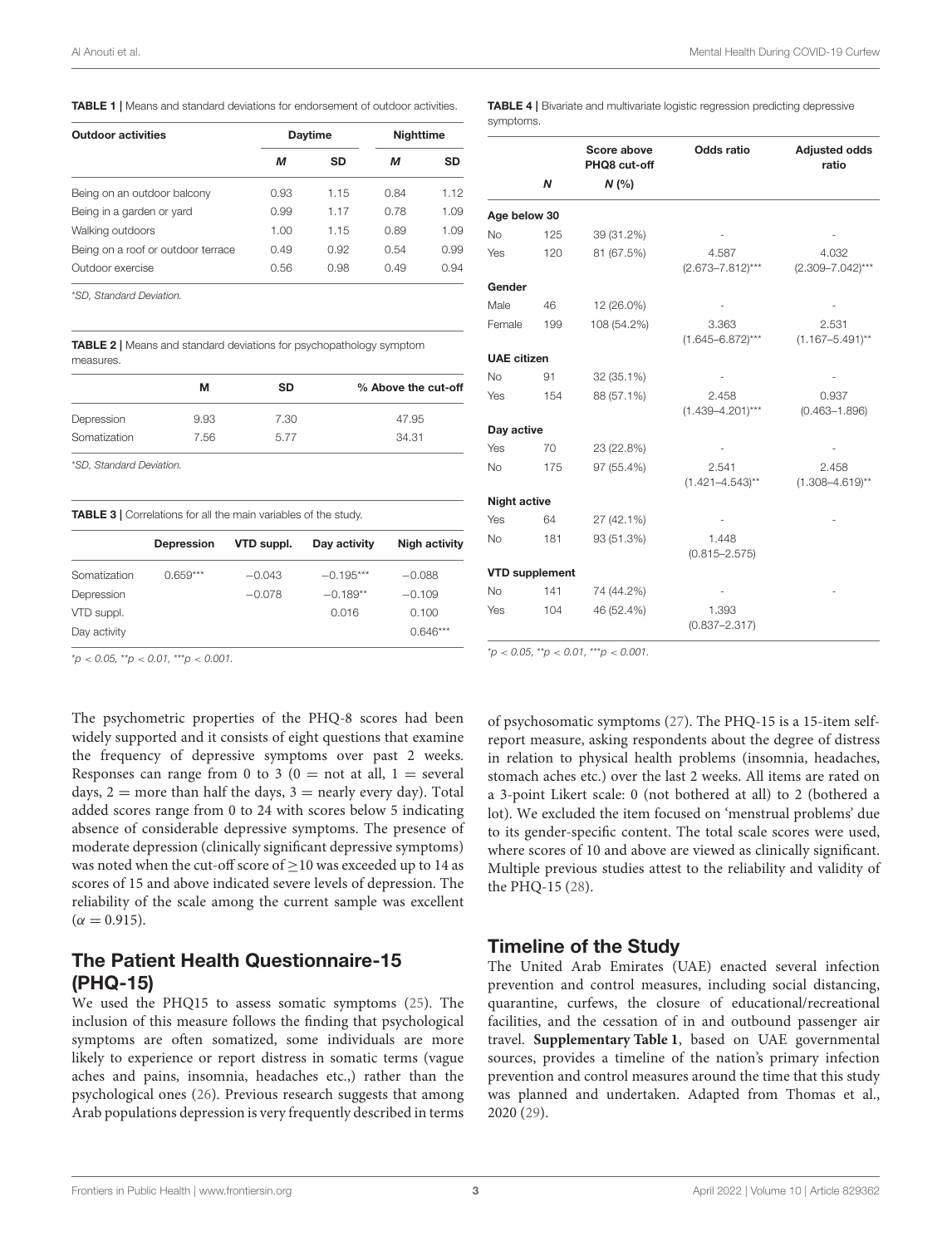## Statistical Analysis

Bivariate and multiple logistic regressions were done with R (R Core Team, 2020), using generalized linear models in the base package. Two binary logistic regression models were used to predict Somatization (PHQ-15) and Depression (PHQ-8), computing bivariate odds ratios (OR) and multivariate adjusted odds ratios (AOR) for all predictor variables. The predictor variables were age, gender, citizenship, outdoor activity (day and night) and VTD supplement use.

# RESULTS

# Outdoor Activity

Daytime outdoor activity levels ( $M = 3.97$  SD = 3.72) were higher than nighttime activity levels  $(M = 3.51, SD = 3.96)$ ; indicating that participants were more engaged in daytime outdoor activity as compared to nighttime. This difference was statistically significant  $t$  (241) = 1.86,  $p = 0.032$ . **[Table 1](#page-3-0)** details the mean score for each outdoor activity. Walking outdoors was the most highly endorsed outdoor activity for both daytime and nighttime.

# Vitamin D Supplementation

In response to the question "To reduce your risk of being infected by the coronavirus COVID-19 have you recently taken vitamin D supplement". Participants gave the following responses No  $(N = 142, 56\%)$ , Occasionally  $(N = 38, 15.2\%)$  and Regularly  $(N = 67, 26.8\%).$ 

# Psychopathology Scores

Psychopathology scores were elevated with 47.95% of the participants scoring above the cut-off of the PHQ-8 for depressive symptoms. Similarly, high levels of clinically significant somatic symptomatology were also observed with 34.31% of participants scoring above the cut-off of the PH-Q15 for somatic symptoms. **[Table 2](#page-3-1)** details the mean score for psychopathology symptoms of depression and somatization for the study participants.

# Correlational Analysis

Only outdoor activity in the daytime was associated with lower levels of depression and somatization as revealed by the significant negative correlation with PH-Q8 depression and PH-Q15 somatization scores  $(p \lt 0.01 \text{ and } p \lt 0.001)$ , respectively). **[Table 3](#page-3-2)** details the bivariate correlations between the study's key variables. Nighttime outdoor activity and use of vitamin D supplements however were uncorrelated with levels of psychopathology.

The results of bivariate and multiple logistic regression analyses to predict likelihood of depression (PHQ-8) in **[Table 4](#page-3-3)** reveal the significance of prediction with daytime outdoor activity levels ( $p < 0.01$ ).

Low levels of daytime outdoor activity were associated with higher risk of clinically significant depressive symptoms. This effect remained even after controlling for age, gender and citizenship status. **[Figure 1](#page-4-0)** details the AOR for all variables in the multivariate logistic regression model.

<span id="page-4-0"></span>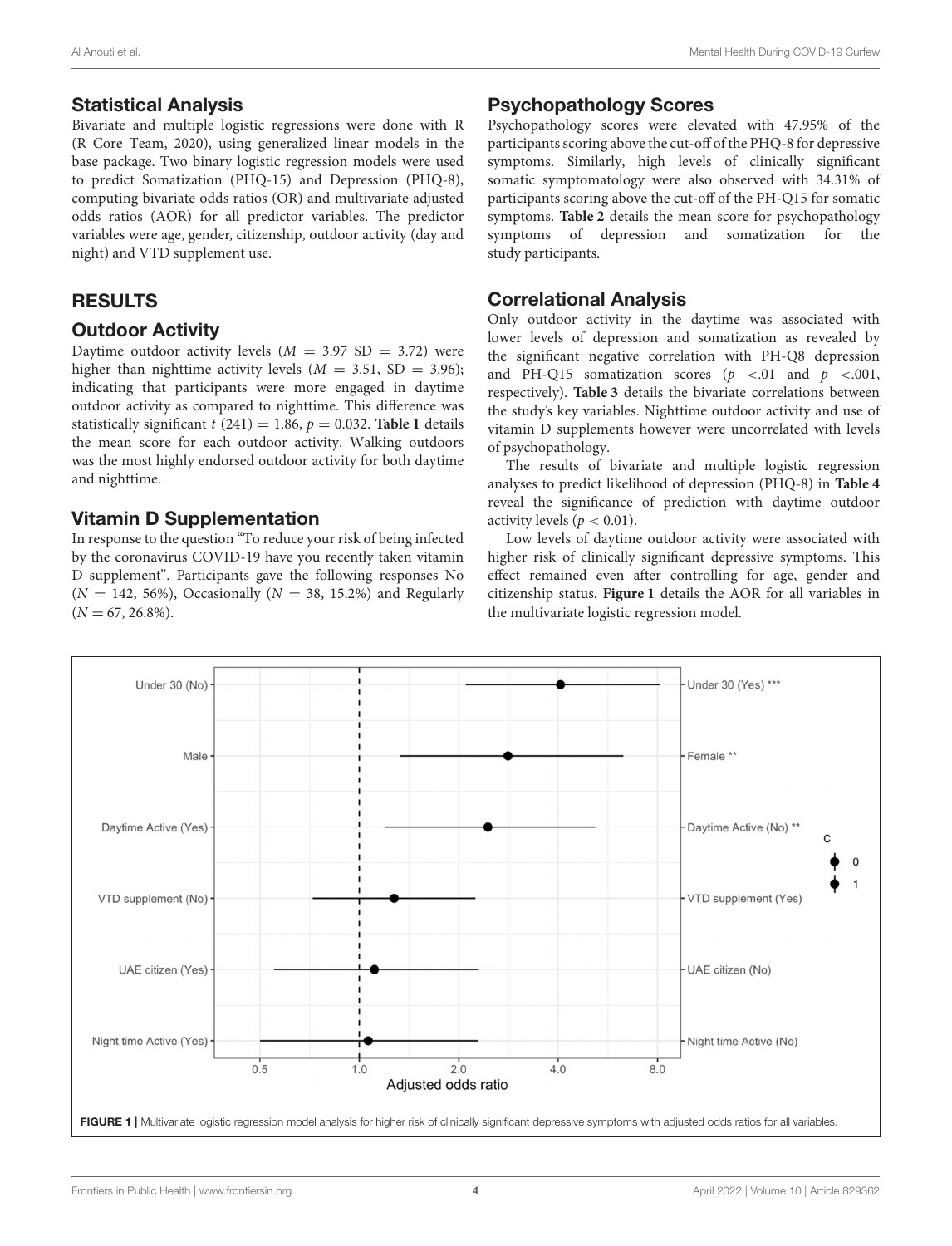The results of the bivariate and multivariate analysis for the risk of developing clinically significant levels of somatic symptoms are shown in **[Table 5](#page-5-0)**. The data demonstrates the significance of prediction with only daytime outdoor activity levels ( $p < 0.05$ ).

Low levels of daytime outdoor activity were also associated with higher risk of clinically significant somatic symptoms. This effect remained even after controlling for age, gender, and citizenship status. **[Figure 2](#page-6-0)** details the AOR ratios for all variables in the multivariate logistic regression model.

## **DISCUSSION**

The study results suggest that mental health among the UAE population had been adversely affected during the COVID-19 curfew period. Psychopathology scores were elevated beyond pre-pandemic norms, with close to half the participants scoring above the cut-off of the PHQ-8. Similarly, high levels of somatic symptomatology were also reported on the PHQ-15. Such results during a time of crisis were expected since the current COVID-19 pandemic has influenced the psychological health of individuals all over the world due to the necessary infectionprevention and control measures, such as lockdowns. Several other studies concur, each reporting alarmingly elevated rates of mental conditions during the COVID-19 [\(30](#page-8-27)[–32\)](#page-8-28) and worsened clinical symptoms for those who already suffered from mental conditions [\(33\)](#page-8-29).

In the present study, citizens (Emirati nationals) generally reported higher rates of depression and somatization compared to non-Emirati residents. They were also more likely to score above the PHQ8 and PHQ15 cut-offs. This effect, however, disappears when we adjust for other variables (age in particular). The Emirati section of the sample is significantly younger than the non-Emirati resident counterpart, hence age rather than nationality is associated with elevated symptoms of somatization and depression. Similar age-related findings had been reported in other national [\(34\)](#page-8-30) and international studies [\(20\)](#page-8-18) undertaken around the same time.

It had been widely demonstrated that moderate to vigorous physical activity can improve overall health, encompassing both physical and mental wellbeing [\(35\)](#page-8-31). Ample research has shown that physical activity could enhance sleep quality and reduce risks of developing stress, anxiety and depression as it increases the level of endorphins, dopamine, adrenaline, myokines, serotonin and endocannaboids [\(36,](#page-8-32) [37\)](#page-8-33). meta A metaanalysis of prospective studies encompassing 1,837,794 personyears concluded that physical activity was a protective factor against depression across different age groups and geographical locations across the world [\(38\)](#page-8-34). Similarly, physical activity was shown to confer protection against anxiety after examining evidence from studies with 3,57,424 person-years [\(39\)](#page-8-35).

During COVID-19 pandemic, physical activity had been reported to be associated with less depression and anxiety across different parts of the globe [\(40\)](#page-8-36). Conversely, the reduction in physical activity levels due to COVID-19 lockdowns had a negative impact on overall health and wellbeing [\(41–](#page-9-0)[45\)](#page-9-1). The <span id="page-5-0"></span>TABLE 5 | Bivariate and multivariate logistic regression predicting somatic symptoms.

|                       |     | Score above<br>PHQ15 cut-off | Odds ratio                               | <b>Adjusted odds</b><br>ratio  |
|-----------------------|-----|------------------------------|------------------------------------------|--------------------------------|
|                       | N   | N(%                          |                                          |                                |
| Under 30              |     |                              |                                          |                                |
| No                    | 119 | 22 (18.4%)                   |                                          |                                |
| Yes                   | 120 | 59 (49.1%)                   | 4.273<br>$(2.375 - 7.633)$ ***           | 3.690<br>$(1.782 - 7.633)***$  |
| Gender                |     |                              |                                          |                                |
| Male                  | 46  | $4(8.6\%)$                   |                                          |                                |
| Female                | 193 | 77 (39.8%)                   | 6.970 (2.403-<br>$20.218$ <sup>***</sup> | 5.505<br>$(1.1827 - 16.58)$ ** |
| <b>Citizen</b>        |     |                              |                                          |                                |
| <b>No</b>             | 87  | 19 (21.8%)                   |                                          |                                |
| Yes                   | 152 | 62 (42.7%)                   | 2.465<br>$(1.349 - 4.505)$ **            | 0.941<br>$(0.429 - 2.061)$     |
| Day active            |     |                              |                                          |                                |
| Yes                   | 67  | 15 (22.3%)                   |                                          |                                |
| <b>No</b>             | 172 | 66 38.3%)                    | 2.158<br>$(1.125 - 4.141)^{*}$           | 2.119<br>$(1.053 - 4.265)^{*}$ |
| <b>Night active</b>   |     |                              |                                          |                                |
| Yes                   | 62  | 19 (30.6%)                   |                                          |                                |
| <b>No</b>             | 177 | 62 (35.0%)                   | 1.220<br>$(0.655 - 2.273)$               |                                |
| <b>VTD supplement</b> |     |                              |                                          |                                |
| Yes                   | 101 | 32 (31.6%)                   |                                          |                                |
| <b>No</b>             | 138 | 49 (35.5%)                   | 1.187<br>$(0.688 - 2.048)$               |                                |

\**p* < *0.05,* \*\**p* < *0.01,* \*\*\**p* < *0.001.*

findings in our study are in line with reports from other studies examining the life style behaviors of individuals in the Middle East and North Africa (MENA) region during quarantine [\(46\)](#page-9-2). A study by Cheikh Ismail et al. (2020) demonstrated that the UAE population had experienced higher levels of anxiety and depressive mental health symptoms during COVID-19 along with unfavorable sleeping patterns, eating habits, and physical activity levels [\(47\)](#page-9-3). A similar study by Abouzid et al., (2021), showed a remarkable increase in sedentary lifestyle and reduction in physical activities due to people's tendency to spend more time on social media and television during quarantine [\(46\)](#page-9-2).

In our current study, daytime activity, but not nighttime activity, was significantly correlated with lower depressive and somatic symptoms. Multivariate regression analysis revealed that outdoor physical activity; during the day; was a strong predictor of both depression and somatization and that such power remained upon adjustment for other variables. During the COVID-19 pandemic, confinement and spending more time indoors restricted outdoor physical activity and shifted the life styles of many individuals toward being more sedentary. Such changes were associated with a reduced ability to fight the viral infection and also negative effects on the brain health and immune system [\(48\)](#page-9-4). Specific Outdoor physical activity in natural environments was correlated with reduced odds of depression when compared to inactivity and indoor activity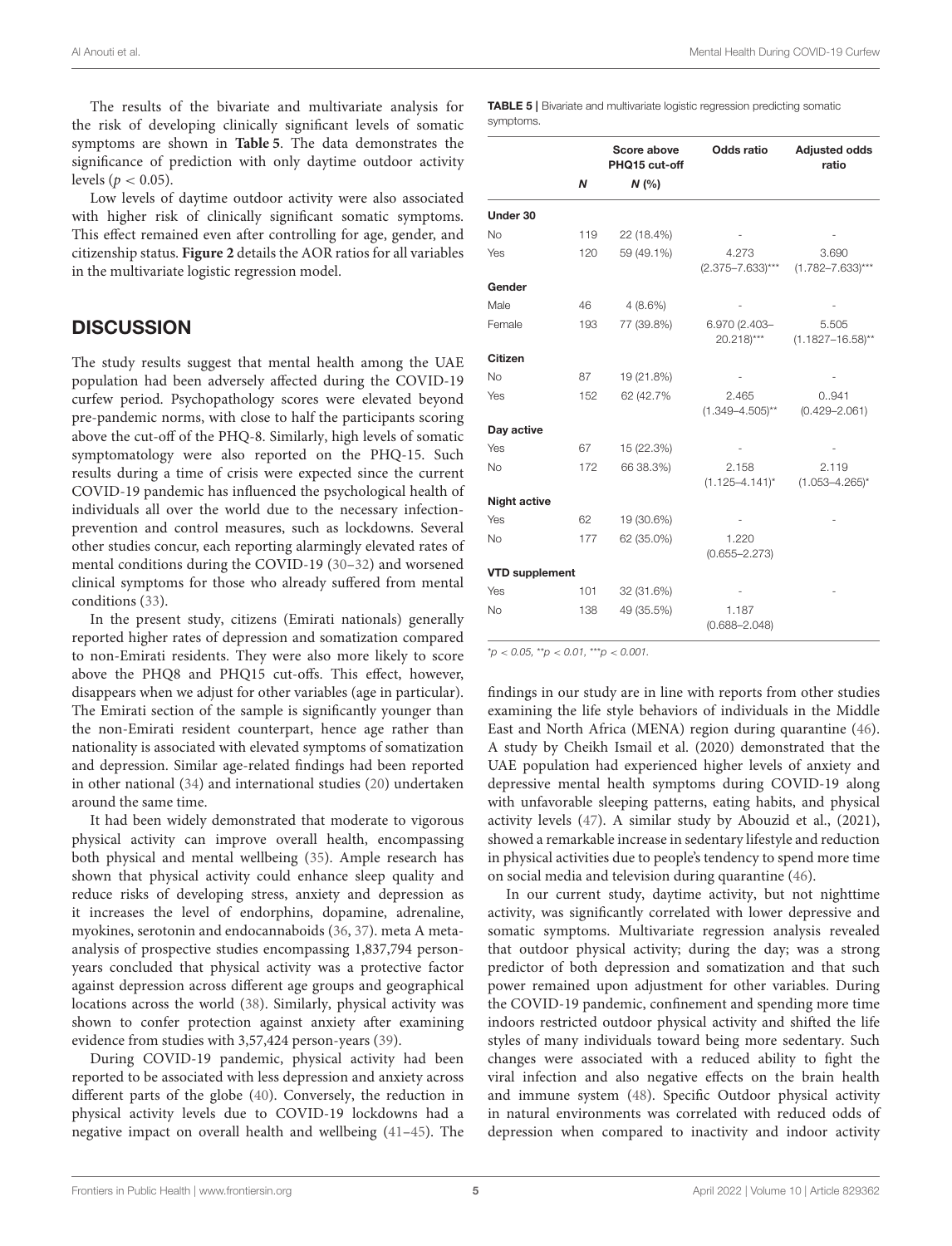

<span id="page-6-0"></span>among 88,522 individuals [\(49\)](#page-9-5). Although the mechanism behind this finding is not fully elucidated, it is suggested that exposure to sunlight and bonding with nature might be a contributing factor since it could create a more pleasant experience [\(50\)](#page-9-6). A systematic review conducted by Thompson et al., (2011) tested the hypothesis that there are additional benefits attained from performing physical activity outdoors in natural spaces vs. indoor settings. The review demonstrated some additional positive effects on self-reported mental wellbeing immediately following exercise in nature which are not seen following the same exercise indoors [\(51\)](#page-9-7).

Our findings regarding the robust correlation of lower levels of depression and somatization with daytime but not nighttime outdoor physical activity could be interpreted in the context of other results from previous research in the UAE regarding depression, vitamin D deficiency and sun avoidance which demonstrated that high levels of sun avoidance are associated with higher risk of both depression and vitamin D deficiency [\(22,](#page-8-37) [23\)](#page-8-20). The fact that nighttime outdoor activity levels did not show a correlation with depressive and somatic symptoms further makes this suggestion about a possible role for vitamin D more plausible.

Good nutrition and active lifestyle are the two chief elements in maintaining a good immunity to fight the SARS-CoV-2 virus. However, outdoor activity and access to healthy food have been impaired across several countries by either total or partial lockdowns during the COVID-19 pandemic. This had consequently reduced people's intake of vitamins and minerals and their sunlight exposure. Ultraviolet B (UV-B) light from sunlight exposure is the main factor for producing the active form of vitamin D in the body [\(52\)](#page-9-8). As more than 80% of the body's requirement of vitamin D is supplied from UV-B sunlight exposure [\(53,](#page-9-9) [54\)](#page-9-10) the lowered levels of outdoor activities due to COVID-19 lockdowns might hence contribute to a higher prevalence of vitamin D deficiency [\(55\)](#page-9-11).

Vitamin D has an important physiological role in the brain including brain development, synaptic plasticity, neuroprotection, neurotransmission, and neuroimmunomodulation [\(56\)](#page-9-12). studies have found low levels of vitamin D in patients with major depressive disorder (MDD) and bipolar disorder (BD) [\(57](#page-9-13)[–59\)](#page-9-14); however, its clinical and therapeutic effects on mental health is still under study [\(60,](#page-9-15) [61\)](#page-9-16).

Interestingly, there was an increase in the intake of dietary supplements during the COVID-19 pandemic, particularly vitamin D supplement intake (increase rate of 31.8%) [\(46\)](#page-9-2). In our study, we did not determine the increase rate prior to COVID-19, however 31.6% of the participants were taking Vitamin D (D3) supplements regularly/occasionally during the pandemic. The available over the counter dose in the country ranges from 1,000 to 50,000 IU for vitamin D. Previous studies from the UAE reported a low level of dietary and supplementary intake for vitamin D among the UAE population prior to COVID-19 [\(22,](#page-8-37) [62–](#page-9-17)[64\)](#page-9-18). Despite the abundance of sunshine in the UAE, there is an alarmingly high prevalence (around 80% among the population) for vitamin-D deficiency due to multiple reasons including cultural sartorial, religious and habitual which mainly reduce sun exposure and limit obtaining adequate vitamin D through UV-B [\(63\)](#page-9-19).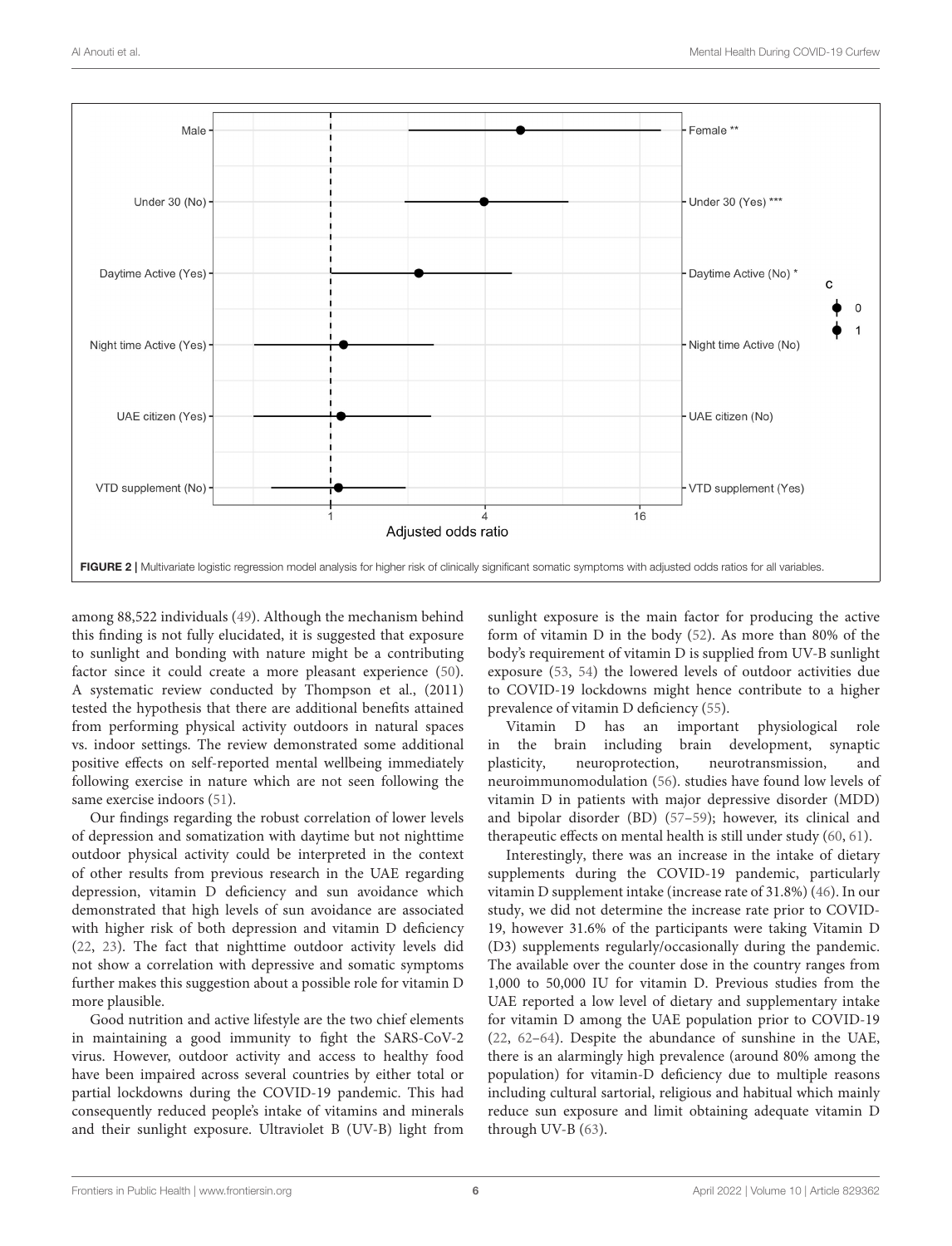A study by Di Nicola et al., 2020, showed that low 25 hydroxyvitamin D serum levels were significantly correlated with greater mental disturbance in patients with mood illnesses during the COVID-19 pandemic [\(65\)](#page-9-20). Similar results were reported by Chen et al. demonstrated a significant association between low serum 25 (OH) D levels and poor mental health in a large sample of young adults [\(66\)](#page-9-21). Moreover, many studies have found some positive impacts of vitamin D supplementation in individuals with clinical depression and vitamin D deficiency [\(60,](#page-9-15) [61,](#page-9-16) [67\)](#page-9-22). Despite the positive associations obtained from observational studies, a large longitudinal randomized trial that has recently studied the effect of treatment with vitamin D3 supplementation on the rate and frequency of depression didn't achieve any significant difference in clinically relevant depressive symptoms or mood scores [\(61\)](#page-9-16). This warrants further investigation and additional trials using different dosages and regimen.

#### Strengths and Limitations

In this study, we propose a preliminary understanding of the psychosocial factors associated with elevated levels of depression and somatization among the UAE population during COVID-19 pandemic in the context of daytime vs. outdoor activity levels. To our knowledge, this is the first study in the UAE to ever examine the relationship between outdoor physical activity levels (daytime vs. nighttime) and mental health during COVID-19 lockdown among citizens and residents of the UAE. Such studies aiming to assess the impact of the pandemic on mental health and wellbeing are essential in order to fully decipher the implications and outcomes and pave way for the development of future intervention programs.

Despite the interesting results of this study, there are several important limitations. Given the need for a prompt data collection method to complete the study within a critical period during a rapidly evolving pandemic, we resorted to snowball and convenience sampling using internet and social media platform to invite participants. Such a sampling method might introduce bias and limit the generalizability of the findings. Hence, the results might not be fully projected to be representative of all the UAE population. Moreover, the serum 25 (OH) D levels which are frequently used as clinical indicators for the assessment of vitamin D status had not been measured. Another limitation pertains to data about sun exposure which was estimated by outdoor activity, however, sartorial style during exposure had not been recorded. Nevertheless, the findings of our study should encourage other researchers to further investigate the role of vitamin D as a potential resilience factor associated with psychological wellbeing during COVID-19 pandemic and recovery phase.

# **CONCLUSION**

Our study attempted to explore the impact of COVID-19 on mental health of population in the UAE. The data in our study

had demonstrated that daytime outdoor activity levels during COVID-19 curfew in the UAE were significantly associated with lower depressive and somatic symptoms. Nighttime outdoor activity levels in contrast where not correlated with depression and somatic symptoms. We speculate that differences in results between daytime and nighttime outdoor activities could be attributed tothe positive effects of bonding with nature and exposure to sun which raises the levels of vitamin D. Such assumption however, requires much further investigation and additional research.

# DATA AVAILABILITY STATEMENT

The raw data supporting the conclusions of this article will be made available by the authors, without undue reservation.

# ETHICS STATEMENT

The studies involving human participants were reviewed and approved by Zayed University and Ministry of Health. The patients/participants provided their written informed consent to participate in this study. Ethical clearance was obtained from Zayed University Research Ethics Committee (R201213) and from the Ministry of Health and Prevention's Research Ethics Committee (MOHAP/DXB-REC/MMM/No. 49/2020).

# AUTHOR CONTRIBUTIONS

JT and FA led the concept and design and initial draft write up. SK and NE contributed to the discussion. All the authors contributed to writing the draft manuscript and read and agreed to the published version of the manuscript.

# FUNDING

This study was funded by the Cluster Grant R21001 awarded by Zayed University, United Arab Emirates. The funding body was not involved in the design of the study and collection, analysis, and interpretation of data or in writing the manuscript.

# ACKNOWLEDGMENTS

We thank the participants of the study for their time and effort to advance our understanding of mental health impact during COVID-19 lockdown. We also are grateful to Ms. Sirine Zahran for her help with editing.

## SUPPLEMENTARY MATERIAL

<span id="page-7-0"></span>The Supplementary Material for this article can be found [online at: https://www.frontiersin.org/articles/10.3389/fpubh.](https://www.frontiersin.org/articles/10.3389/fpubh.2022.829362/full#supplementary-material) 2022.829362/full#supplementary-material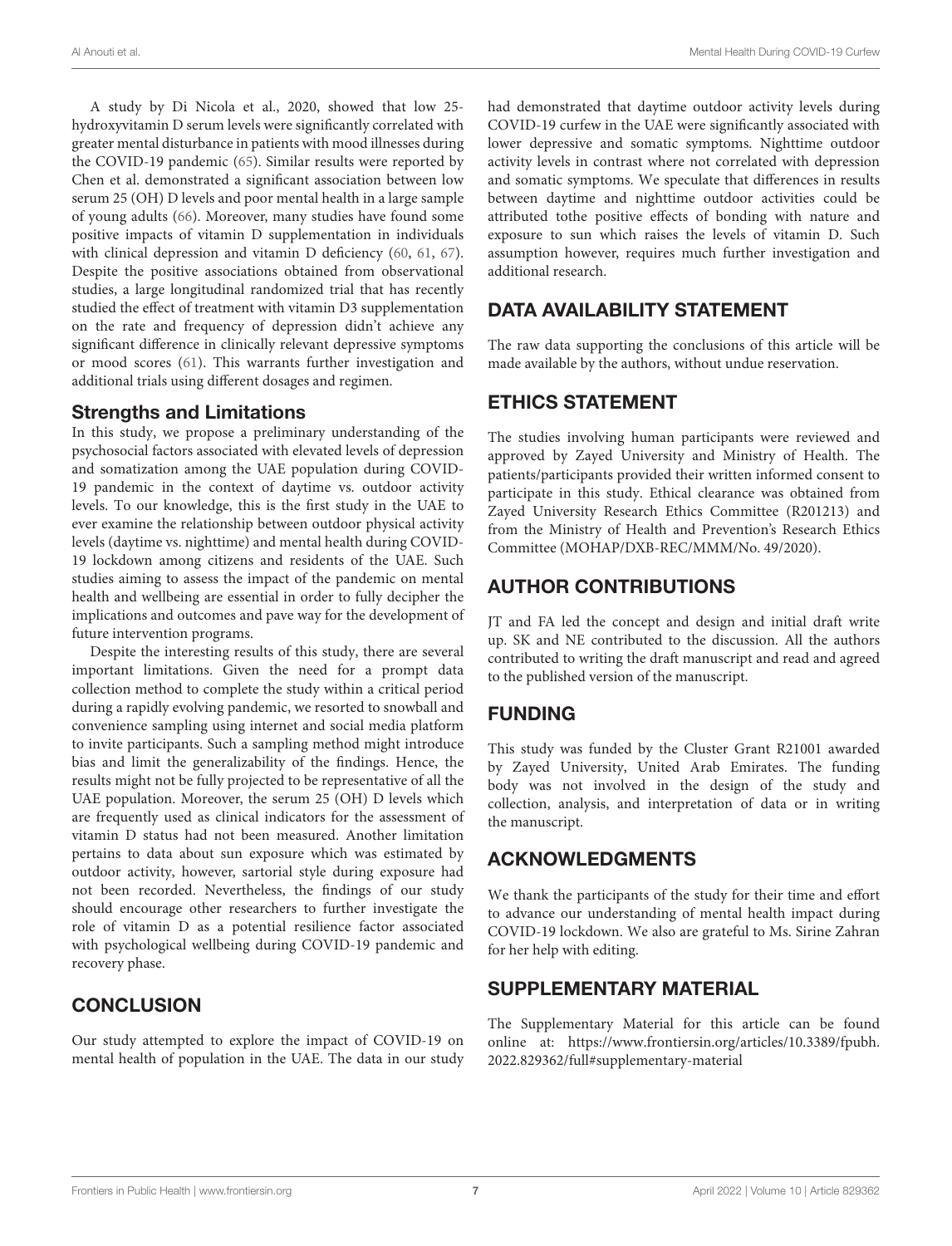# **REFERENCES**

- <span id="page-8-0"></span>1. Barro RJ, Ursúa JF, Weng J. The Coronavirus and the Great Influenza Pandemic: Lessons From the "Spanish flu" for the Coronavirus's Potential Effects on Mortality and Economic Activity. Cambridge, MA: National Bureau of Economic Research (2020).
- <span id="page-8-1"></span>2. Wilder-Smith A, Freedman DO. Isolation, quarantine, social distancing and community containment: pivotal role for old-style public health measures in the novel coronavirus (2019-nCoV) outbreak. J Travel med. (2020) 27:taaa020. doi: [10.1093/jtm/taaa020](https://doi.org/10.1093/jtm/taaa020)
- <span id="page-8-2"></span>3. Koh D. COVID-19 lockdowns throughout the world. Occup Med. (2020) 70:322. doi: [10.1093/occmed/kqaa073](https://doi.org/10.1093/occmed/kqaa073)
- <span id="page-8-3"></span>4. Holmes EA, O'Connor RC, Perry VH, Tracey I, Wessely S, Arseneault L, et al. Multidisciplinary research priorities for the COVID-19 pandemic: a call for action for mental health science. Lancet Psychiatry. (2020). doi: [10.1016/S2215-0366\(20\)30168-1](https://doi.org/10.1016/S2215-0366(20)30168-1)
- <span id="page-8-4"></span>5. Deschasaux-Tanguy M, Druesne-Pecollo N, Esseddik Y, Szabo de Edelenyi F, Alles B, Andreeva VA, et al. Diet and physical activity during the COVID-19 lockdown period (March-May 2020): results from the French NutriNet-Sante cohort study. medRxiv. (2020) 924–38. doi: [10.1101/2020.06.04.20121855](https://doi.org/10.1101/2020.06.04.20121855)
- 6. Zachary Z, Brianna F, Brianna L, Garrett P, Jade W, Alyssa D, et al. Self-quarantine and weight gain related risk factors during the COVID-19 pandemic. Obes Res Clin Pract. (2020) 210–6. doi: [10.1016/j.orcp.2020.05.004](https://doi.org/10.1016/j.orcp.2020.05.004)
- <span id="page-8-5"></span>7. Radwan H, Al Kitbi M, Hasan H, Al Hilali M, Abbas N, Hamadeh R, et al. (2021). Indirect health effects of COVID-19: unhealthy lifestyle behaviors during the lockdown in the United Arab Emirates. Int J Environ Res Public Health. 18:1964. doi: [10.3390/ijerph18041964](https://doi.org/10.3390/ijerph18041964)
- <span id="page-8-6"></span>8. Yammine K. The prevalence of physical activity among the young population of UAE: a meta-analysis. Perspect public health. (2017) 137:275– 80. doi: [10.1177/1757913916675388](https://doi.org/10.1177/1757913916675388)
- <span id="page-8-7"></span>9. Torales J, O'Higgins M, Castaldelli-Maia JM, Ventriglio A. The outbreak of COVID-19 coronavirus and its impact on global mental health. Int J Social Psychiatry. (2020) 66:317–20. doi: [10.1177/0020764020915212](https://doi.org/10.1177/0020764020915212)
- <span id="page-8-8"></span>10. Gombart AF, Pierre A, Maggini S. A review of micronutrients and the immune system–working in harmony to reduce the risk of infection. Nutrients. (2020) 12:236. doi: [10.3390/nu12010236](https://doi.org/10.3390/nu12010236)
- <span id="page-8-9"></span>11. Rossetti M, Martucci G, Starchl C, Amrein K. Micronutrients in sepsis and COVID-19: a narrative review on what we have learned and what we want to know in future trials. Medicina. (2021) 57:419. doi: [10.3390/medicina57050419](https://doi.org/10.3390/medicina57050419)
- <span id="page-8-10"></span>12. Wang D, Hu B, Hu C, Zhu F, Liu X, Zhang J, et al. Clinical characteristics of 138 hospitalized patients with 2019 novel coronavirusinfected pneumonia in wuhan, China. J Am Med Assoc. (2020) 1061–9. doi: [10.1001/jama.2020.1585](https://doi.org/10.1001/jama.2020.1585)
- <span id="page-8-11"></span>13. Huang C, Wang Y, Li X, Ren L, Zhao J, Hu Y, et al. Clinical features of patients infected with 2019 novel coronavirus in Wuhan, China. Lancet. (2020). doi: [10.1016/S0140-6736\(20\)30183-5](https://doi.org/10.1016/S0140-6736(20)30183-5)
- <span id="page-8-12"></span>14. Grant WB, Lahore H, McDonnell SL, Baggerly CA, French CB, Aliano JL, et al. Evidence that vitamin D supplementation could reduce risk of influenza and COVID-19 infections and deaths. Nutrients. (2020) 12:988. doi: [10.3390/nu12040988](https://doi.org/10.3390/nu12040988)
- <span id="page-8-13"></span>15. Dawodu A, Dawson KP, Amirlak I, Kochiyil J, Agarwal M, Badrinath P. Diet, clothing, sunshine exposure and micronutrient status of Arab infants and young children. Ann Trop Paediatr. (2001) 21:39–44. doi: [10.1080/02724930124951](https://doi.org/10.1080/02724930124951)
- <span id="page-8-14"></span>16. Holick MF. Sunlight and vitamin D for bone health and prevention of autoimmune diseases, cancers, and cardiovascular disease. Am J Clin Nutr. (2004) 80(Suppl. 6):1678S−88S. doi: [10.1093/ajcn/80.6.1678S](https://doi.org/10.1093/ajcn/80.6.1678S)
- <span id="page-8-15"></span>17. Grigoriou EV, Trovas G, Papaioannou N, Makras P, Kokkoris P, Dontas I, et al. Serum 25-hydroxyvitamin D status, quantitative ultrasound parameters, and their determinants in Greek population. Arch Osteoporos. (2018) 13:111. doi: [10.1007/s11657-018-0526-5](https://doi.org/10.1007/s11657-018-0526-5)
- <span id="page-8-16"></span>18. Ferrari AJ, Charlson FJ, Norman RE, Patten SB, Freedman G, Murray CJL, et al. Burden of 392 depressive disorders by country, sex, age, and year: findings from the global burden of disease 393 study 2010. PLoS Med. (2013) 10:e1001547. doi: [10.1371/journal.pmed.1001547](https://doi.org/10.1371/journal.pmed.1001547)
- <span id="page-8-17"></span>19. Soper, D.S. A-priori Sample Size Calculator for Multiple Regression. (2020). Available online at:<https://www.danielsoper.com/statcalc> (accessed September 16, 2021).
- <span id="page-8-18"></span>20. Shevlin M, McBride O, Murphy J, Miller JG, Hartman TK, Levita L, et al. Anxiety, Depression, Traumatic Stress, and COVID-19 Related Anxiety in the UK General Population During the COVID-19 Pandemic. PsyArXiv (2020). Available online at:<https://psyarxiv.com> (accessed September 16, 2021).
- <span id="page-8-19"></span>21. Thomas J, Alanouti F, Campbell C, Al Ameri S. Exploring sun avoidant attitudes and behaviors in the United Arab Emirates. Social Behavior and Personality: An Int J. (2010) 38:1111–8. doi: [10.2224/sbp.2010.38.8.1111](https://doi.org/10.2224/sbp.2010.38.8.1111)
- <span id="page-8-37"></span>22. Justin Thomas, Fatme Al Anouti, Sara Al Hasani, Laila Abdel-Wareth & Afrozul Haq Sunshine, Sadness and Seasonality. 25-Hydroxyvitamin D, and depressive symptoms in the United Arab Emirates (UAE). Int J Ment Health Promot. (2011) 13:23–6. doi: [10.1080/14623730.2011.9715647](https://doi.org/10.1080/14623730.2011.9715647)
- <span id="page-8-20"></span>23. Al Anouti F, Thomas J, Abdel-Wareth L, Rajah J, Grant WB, Haq A. Vitamin D deficiency and sun avoidance among university students at Abu Dhabi, United Arab Emirates. Dermatoendocrinol. (2011) 3:235– 9. doi: [10.4161/derm.3.4.16881](https://doi.org/10.4161/derm.3.4.16881)
- <span id="page-8-21"></span>24. Kroenke K, Strine TW, Spitzer RL, Williams JBW, Berry JT, Mokdad AH. The PHQ-8 as a measure of current depression in the general population. J Affect Disord. (2009) 114:163–73. doi: [10.1016/j.jad.2008.06.026](https://doi.org/10.1016/j.jad.2008.06.026)
- <span id="page-8-22"></span>25. Kroenke K, Spitzer RL, Williams JB. The PHQ-15: validity of a new measure for evaluating the severity of somatic symptoms. Psychosom Med. (2002) 64:258–66. doi: [10.1097/00006842-200203000-00008](https://doi.org/10.1097/00006842-200203000-00008)
- <span id="page-8-23"></span>26. Keedwell P. How Sadness Survived:The Evolutionary Basis of Depression. Radcliffe: Oxford (2008).
- <span id="page-8-24"></span>27. Hinz A, Ernst J, Glaesmer H, Brähler E, Rauscher FG, Petrowski K, Kocalevent RD. Frequency of somatic symptoms in the general population: Normative values for the Patient Health Questionnaire-15 (PHQ-15). Journal of psychosomatic research, 96, 27-31. doi: [10.1016/j.jpsychores.2016.12.017](https://doi.org/10.1016/j.jpsychores.2016.12.017)
- <span id="page-8-25"></span>28. Becker, S. M. (2004). Detection of somatization and depression in primary care in Saudi Arabia. Soc Psychiatry Psychiatr Epidemiol. (2017) 39:962– 6. doi: [10.1007/s00127-004-0835-4](https://doi.org/10.1007/s00127-004-0835-4)
- <span id="page-8-26"></span>29. Thomas J, Barbato M, Verlinden M, Gaspar C, Moussa M, Ghorayeb J, et al. Psychosocial correlates of depression and anxiety in the United Arab Emirates during the COVID-19 pandemic. Front Psychiatry. (2020) 11:564172. doi: [10.3389/fpsyt.2020.564172](https://doi.org/10.3389/fpsyt.2020.564172)
- <span id="page-8-27"></span>30. Vindegaard N, Benros ME. COVID-19 pandemic and mental health consequences: systematic review of the current evidence. Brain Behav Immun. (2020) 89:531–42. doi: [10.1016/j.bbi.2020.05.048](https://doi.org/10.1016/j.bbi.2020.05.048)
- 31. Xiong J, Lipsitz O, Nasri F, Lui LMW, Gill H, Phan L, et al. Impact of COVID-19 pandemic on mental health in the general population: a systematic review. J Affect Disord. (2020) 277:55–64. doi: [10.1016/j.jad.2020.08.001](https://doi.org/10.1016/j.jad.2020.08.001)
- <span id="page-8-28"></span>32. Sani G, Janiri D, Di Nicola M, Janiri L, Ferretti S, Chieffo D. Mental health during and after the COVID-19 emergency in Italy. Psychiatry Clin Neurosci. (2020) 74:372. doi: [10.1111/pcn.13004](https://doi.org/10.1111/pcn.13004)
- <span id="page-8-29"></span>33. Yao H, Chen JH, Xu YF. Patients with mental health disorders in the COVID19 epidemic. Lancet Psychiatry. (2020) 7:e21. doi: [10.1016/S2215-0366\(20\)30090-0](https://doi.org/10.1016/S2215-0366(20)30090-0)
- <span id="page-8-30"></span>34. Barbato M, Thomas J. In this together: psychological wellbeing of foreign workers in the United Arab Emirates during the COVID-19 pandemic. Int J Psychol. 56:825–33. doi: [10.1002/ijop.12786](https://doi.org/10.1002/ijop.12786)
- <span id="page-8-31"></span>35. CDC. Benefits of physical activity. (2021). Centers for Disease Control and Prevention. Available online at: [https://www.cdc.gov/physicalactivity/basics/](https://www.cdc.gov/physicalactivity/basics/pa-health/index.htm) [pa-health/index.htm](https://www.cdc.gov/physicalactivity/basics/pa-health/index.htm) (accessed November 30, 2021).
- <span id="page-8-32"></span>36. Ströhle A. Physical activity, exercise, depression and anxiety disorders. J Neural Transm. (2009) 116:777–84. doi: [10.1007/s00702-008-0092-x](https://doi.org/10.1007/s00702-008-0092-x)
- <span id="page-8-33"></span>37. Di Liegro CM, Schiera G, Proia P, Di Liegro I. Physical activity and brain health. Genes. (2019) 10:720. doi: [10.3390/genes10090720](https://doi.org/10.3390/genes10090720)
- <span id="page-8-34"></span>38. Schuch FB, Vancampfort D, Firth J, Rosenbaum S, Ward PB, Silva ES, et al. Physical activity and incident depression: a analysis of prospective cohort studies. Am J Psychiatry. (2018) 175:631–48. doi: [10.1176/appi.ajp.2018.17111194](https://doi.org/10.1176/appi.ajp.2018.17111194)
- <span id="page-8-35"></span>39. Schuch FB, Stubbs B, Meyer J, Heissel A, Zech P, Vancampfort D, et al. Physical activity protects from incident anxiety: a meta-analysis of prospective cohort studies. Depress Anxiety[. \(2019\) 36:846–58. doi: 10.1002/da.](https://doi.org/10.1002/da.22915) 22915
- <span id="page-8-36"></span>40. Wolf S, Seiffer B, Zeibig JM, Welkerling J, Brokmeier L, Atrott B, et al. Is physical activity associated with less depression and anxiety during the COVID-19 pandemic? A rapid systematic review. Sports Med. (2021) 51:1771–83. doi: [10.1007/s40279-021-01468-z](https://doi.org/10.1007/s40279-021-01468-z)